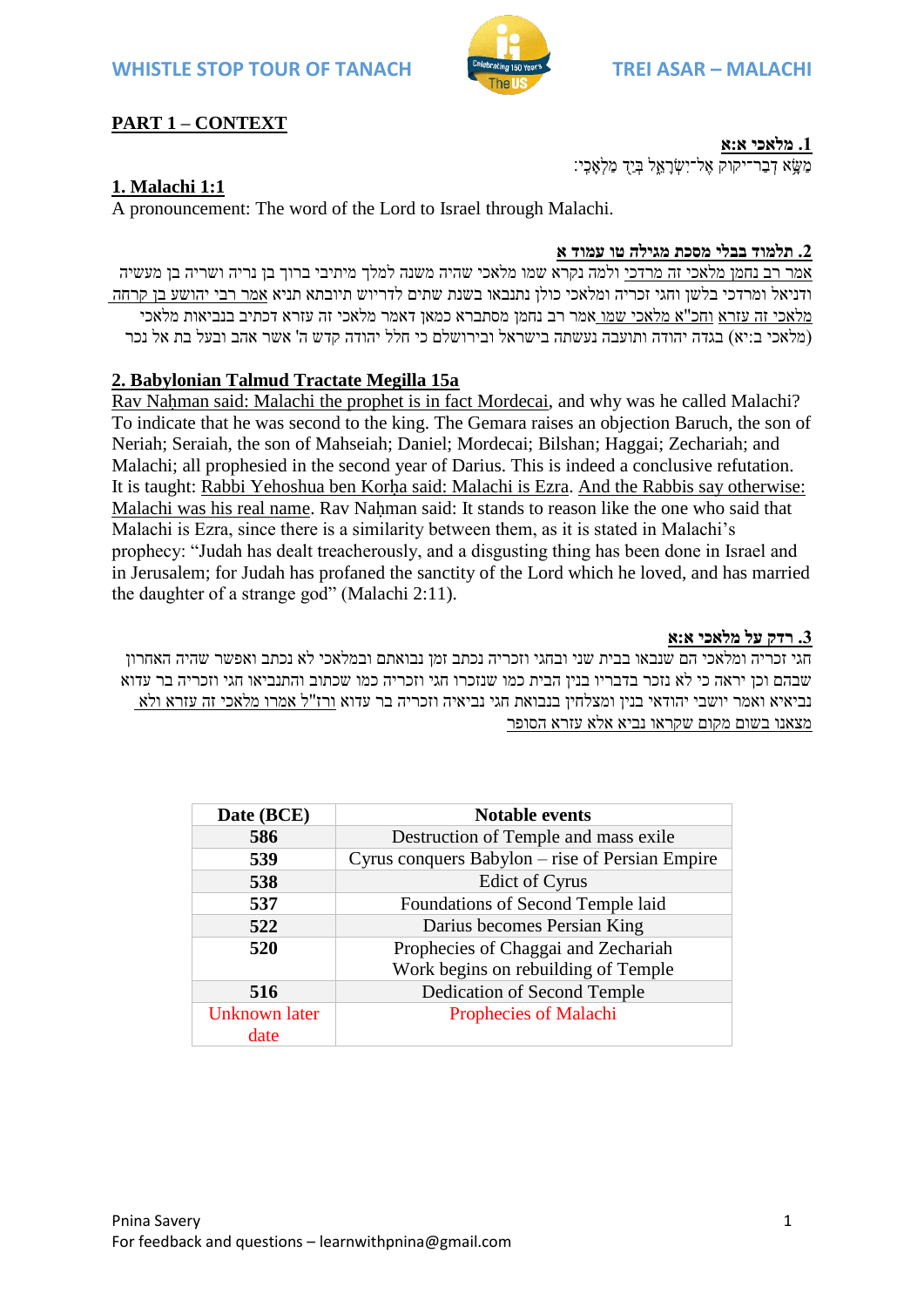

# **PART 2 – CONTENT**

| $\mathbf{1}$   | $1:1-$        | Esav and             | ב) אָהָבְתִּי אֶתְכֶם אָמֵר יקוק וַאֲמַרְחֶם בַּמֱה אֲהַבְתֱנוּ הֲלוֹא־אֶח עֵשֶׂו לְיַעֲקֹב נְאֲם־יקוק                                                                 |
|----------------|---------------|----------------------|------------------------------------------------------------------------------------------------------------------------------------------------------------------------|
|                | 5             | Yaakov $-$           | <b>וָאֹהַב אֱת־יַעֲקֹב</b> ֹ: ג) וְ <b>אֶת־עֵשָׂו שָׂגֵאתִי</b> וָאָשִׂים אֶת־הָרָיוֹ שְׁמָמֶׂה וְאֶת־נַחֲלָתָוֹ לְתַנָּוֹת                                            |
|                |               | God loves            | מִדְבֶר:                                                                                                                                                               |
|                |               | Jewish               | 2) I have shown you love, said the Lord. But you ask, "How have                                                                                                        |
|                |               | people               | You shown us love?" After all-declares the Lord-Esau is                                                                                                                |
|                |               |                      | Jacob's brother; yet I have accepted Jacob 3) and have rejected                                                                                                        |
|                |               |                      | <b>Esau</b> . I have made his hills a desolation, his territory a home for                                                                                             |
|                |               |                      | beasts of the desert.                                                                                                                                                  |
| $\overline{2}$ | $1:6-$<br>2:9 | Prophecy<br>to the   | ז) מגישים על־מוִבְהִי לֶחֶם מְגֹאָל וַאֲמַרְהֶם בַּמֶּה גֵאַלְנֶוּךְ בָּאֱמָרְבֶּם שַׁלְחַן יקוק נִבְזֶה ו<br>הוא:                                                     |
|                |               | Kohanim              | 7) You offer defiled food on My altar. But you ask, "How have                                                                                                          |
|                |               | (Priests)            | we defiled You?" By saying, "The table of the Lord can be treated                                                                                                      |
|                |               |                      | with scorn."                                                                                                                                                           |
| 3              | 2:10          | Call to              | יא) בַּגְדָה יְהוּדָה וְתוֹעֵבֶה נֶעֶשְׂתָה בְיִשְׂרָאֵל וּבִיךְוּשָׁלֶם כִּי וֹ חָלֵל יְהוּדָה קֻדָּשׁ יקוק                                                           |
|                | $-16$         | marry                | אֱשֶׁר אַהֶב וּבַעֲל בַּת־אֱל נֵכֵר:                                                                                                                                   |
|                |               | within the           | 11) Judah has broken faith; abhorrent things have been done in                                                                                                         |
|                |               | Jewish               | Israel and in Jerusalem. For Judah has profaned what is holy to the                                                                                                    |
|                |               | people               | Lord—what He desires—and espoused daughters of alien gods.                                                                                                             |
|                |               |                      | יד) וַאֲמַרְתֶּם עַל־מֱה עַל כִּי־יקוק הֵעָּיד בֵּינְךָ וּבֵין <b>  אֲשֶׁת נְעוּרֶיד</b> אֲשֱר אַתָּה בָּגַדְתָּה                                                      |
|                |               |                      | ּבָּה וְהִיא חֲבָרְתְּךָ וְאֵשֶׁת בְּרִיחֱךָ:                                                                                                                          |
|                |               |                      | 14) But you ask, "Because of what?" Because the Lord is a witness                                                                                                      |
|                |               |                      | between you and the wife of your youth with whom you have                                                                                                              |
|                |               |                      | broken faith, though she is your partner and covenanted spouse.                                                                                                        |
| $\overline{4}$ | 2:17          | Day of               | ב:יז) הוֹגַעְתֶּם יקוק בְּדִבְרֵיכֶם וַאֲמַרְתֶּם בַּמֱה הוֹגֵעְנוּ בֶּאֱמָרְכֶב כָּל־עַּשֵׂה רָע טִוֹב ו                                                              |
|                | $-3:7$        | Judgement            | בְּעֵינֵי יקוק וּבָהֶם הְוּא חָפֵ֫ץ אָוֹ אַיֵּהְ אֱלֹקי הַמִּשְׁפֵָּט:                                                                                                 |
|                |               | will come            | 2:17) You have wearied the Lord with your talk. But you ask, "By                                                                                                       |
|                |               |                      | what have we wearied [Him]?" By saying, "All who do evil are                                                                                                           |
|                |               |                      | good in the sight of the Lord, and in them He delights," or else,                                                                                                      |
|                |               |                      | "Where is the God of justice?"                                                                                                                                         |
| 5              | $3:8-$<br>12  | Call to              | ח) הַיִקְבַּ֫ע אָדָۢם אֱלֹקים כִּי אַתָּם קֹבְעִים אֹתִ֫י וַאֲמַרְתֶּם בַּמֱה קְבַעֲנֶוּד <b>ְ הַמַּעֲשֵׂר</b>                                                         |
|                |               | give                 | וְהַתְּרוּמֶה: י) הָבִּיאוּ אֶת־כָּל־הַמַּעֲשֶׂר אֶל־בֵּית הָאוֹצָר וִיהָי טֶרֶף בְּבֵיתִי וּבְחָנְוּנִי נָא                                                           |
|                |               | ma'aser              | בְּזֹאת אָמַר יקוק צְבָאֶוֹת <b>אִם־לָא אָפְתַּח לָבֶם אֵת אֲרֻבְּוֹת הַשָּׁמַּיִם וַהֲרִיקֹתִי לָבֶם</b>                                                              |
|                |               | and                  | בְּרָכֶה עַד־בְּלִי־דֶי:                                                                                                                                               |
|                |               | terumah              | 8) Ought man to defraud God? Yet you are defrauding Me. And                                                                                                            |
|                |               |                      | you ask, "How have we been defrauding You?" In tithe and                                                                                                               |
|                |               |                      | contribution. 10) Bring the full tithe into the storehouse, and let                                                                                                    |
|                |               |                      | there be food in My House, and thus put Me to the test—said the                                                                                                        |
|                |               |                      | Lord of Hosts. I will surely open the floodgates of the sky for                                                                                                        |
|                |               |                      | you and pour down blessings on you                                                                                                                                     |
| 6              | 3:13<br>$-21$ | Future<br>reward for | טז) אָז נִדְבְּרָוּ יִרְאֵי יקוק אָישׁ אֶת־רֵעֵהוּ וַיַּקְשֵׁב יקוק וַיִּשְׁמָּע וַיִּכְּתֵב <b>סֵפֶר זִכְּרִוֹן</b> לְפָנָיוֹ<br>לִיִרְאֵי יקוק וּלְחֹשָׁבֵי שָׁמְוֹ: |
|                |               | the God              | 16) In this vein have those who revere the Lord been talking to one                                                                                                    |
|                |               | fearers              | another. The Lord has heard and noted it, and a scroll of                                                                                                              |
|                |               |                      | remembrance has been written at His behest concerning those who                                                                                                        |
|                |               |                      | revere the Lord and esteem His name.                                                                                                                                   |
| 7              | 3:22<br>$-24$ | Closing              | See Concepts section                                                                                                                                                   |